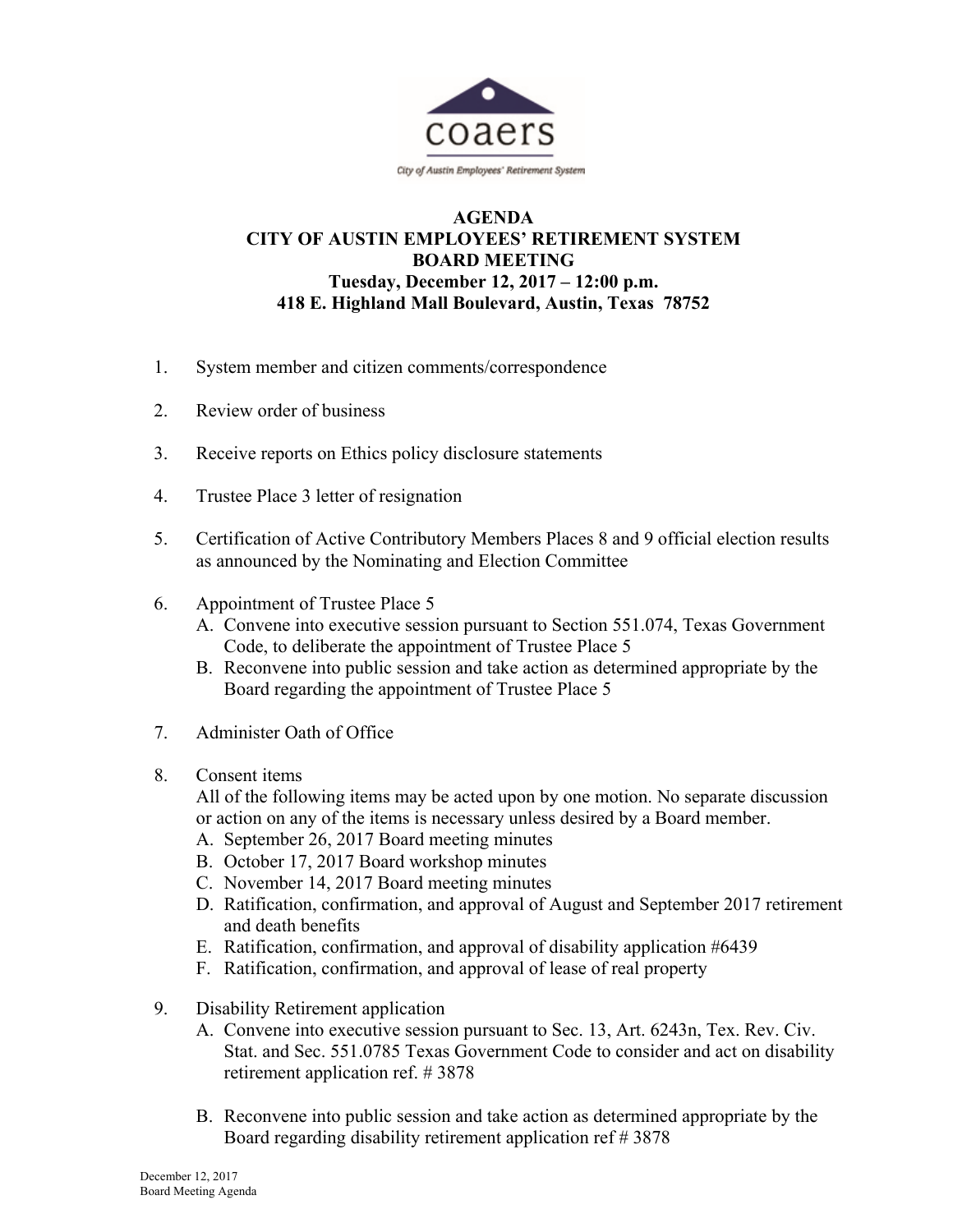- 10. Discuss and consider 2018-2020 strategic plan
- 11. Long-term facility options
	- A. Convene into executive session pursuant to 551.072, Texas Government Code to deliberate the purchase, exchange, lease, or value of real property
	- B. Reconvene into public session and take action as determined appropriate by the Board regarding the purchase, exchange, lease, or value of real property
- 12. Investment Committee
	- A. Receive report from November 10, 2017 meeting
	- B. Discuss and consider real assets portfolio including current investment management agreements
	- C. Discuss and consider strategic partnership
		- 1. Consider BlackRock investment management agreement
		- 2. Consider Staff proposal for funding strategic partnership
		- 3. Consider transition management and related agreements
	- D. Discuss and consider Board Approved Policies I-1 "Statement of Investment Policy", I-2 "Investment Consultant Operational Policy", and S-1 "Site Visit Policy"
	- E. Discuss and consider committee charter
- 13. Policy Committee
	- A. Receive report from November 14, 2017 meeting
	- B. Discuss and consider revision to 2018 salary scale
	- C. Discuss and consider COAERS Bylaws
	- D. Discuss and consider education policy
	- E. Discuss and consider repealing Board policies:
		- 1. C-2 "Committee Authority and Procedures"
		- 2. C-4 "Contracts for Professional Services Consultant Evaluation Process"
		- 3. D-2 "Duties and Responsibilities of Trustees, Officers, and Committee Chairs"
		- 4. D-5 "Documentation by Policy and Resolution"
		- 5. M-2 "Meetings and Agendas"
		- 6. T-2 "Tuition Reimbursement Program"
	- F. Discuss and consider committee charter
- 14. Audit & Finance Committee
	- A. Receive report from November 14, 2017 meeting, including third quarter 2017 financial statements
	- B. Discuss and consider 2018 budget
	- C. Discuss and consider KPMG engagement
	- D. Discuss and consider committee charter
	- E. Discuss and consider Board policies:
		- 1. Adoption of "Travel Reimbursement Policy"
		- 2. Repeal of Board Approved Policy T-1 "Training, Research, and Education Policy"
		- 3. Repeal of Board Approved Policy F-1 "Fixed Asset & Non-Capitalized Retirement and Disposal"